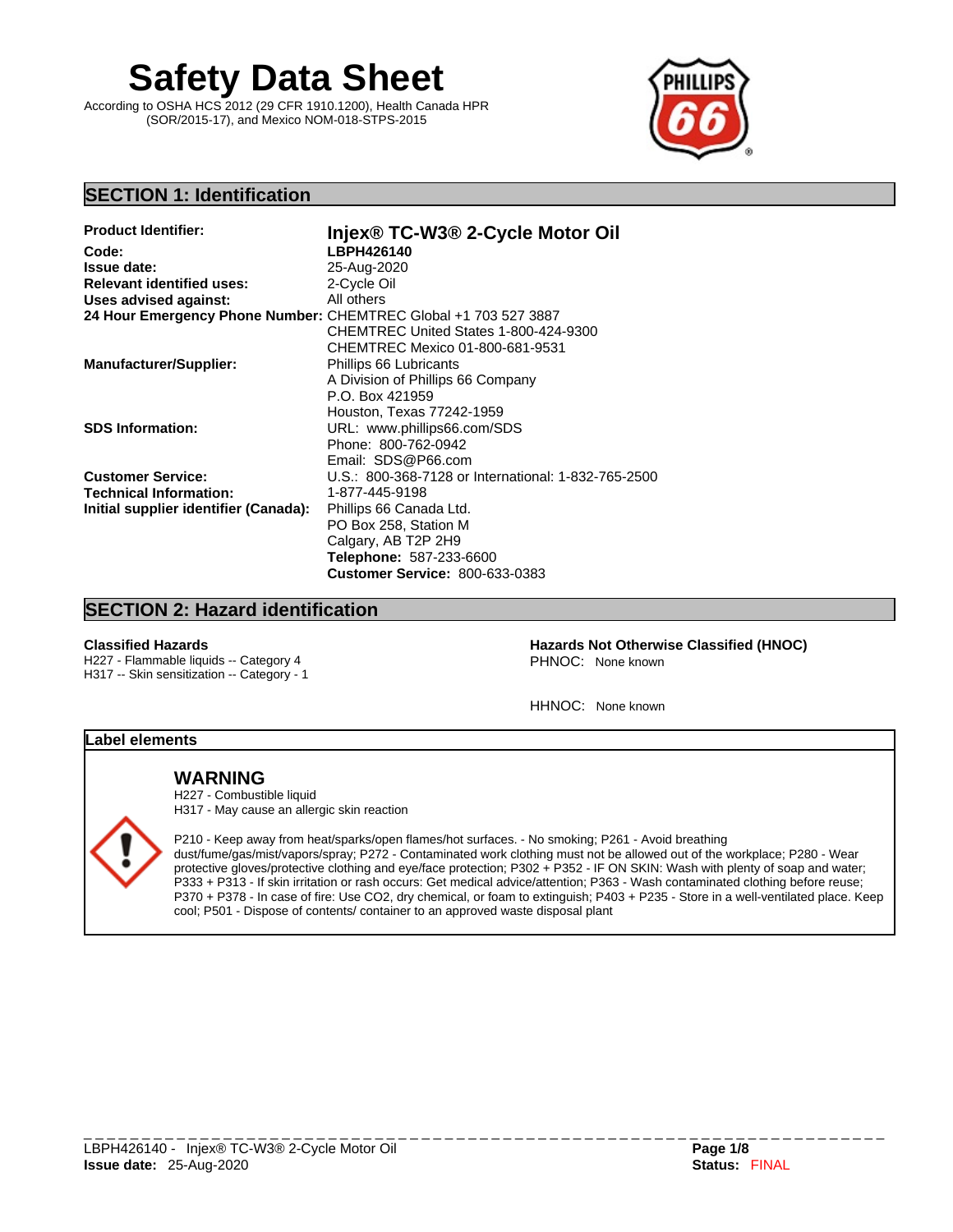# **SECTION 3: Composition/information on ingredients**

| <b>Chemical Name</b>                                                               | <b>CASRN</b> | Concentration <sup>1</sup> |
|------------------------------------------------------------------------------------|--------------|----------------------------|
| Distillates, petroleum, hydrotreated heavy<br>baraffinic                           | 64742-54-7   | l<50                       |
| Hydrocarbons, C11-C14, n-alkanes, isoalkanes, 64742-47-8<br>cyclics, <2% aromatics |              | l<25                       |
| Residual oils, petroleum, solvent-dewaxed                                          | 64742-62-7   | 7.5-9.99                   |
| Long chain alkyl polyamide                                                         | Proprietary  | $7.5 - 9.99$               |

\_ \_ \_ \_ \_ \_ \_ \_ \_ \_ \_ \_ \_ \_ \_ \_ \_ \_ \_ \_ \_ \_ \_ \_ \_ \_ \_ \_ \_ \_ \_ \_ \_ \_ \_ \_ \_ \_ \_ \_ \_ \_ \_ \_ \_ \_ \_ \_ \_ \_ \_ \_ \_ \_ \_ \_ \_ \_ \_ \_ \_ \_ \_ \_ \_ \_ \_ \_ \_

<sup>1</sup> All concentrations are percent by weight unless ingredient is a gas. Gas concentrations are in percent by volume.

# **SECTION 4: First aid measures**

**Eye Contact:** If irritation or redness develops from exposure, flush eyes with clean water. If symptoms persist, seek medical attention.

**Skin Contact:** Immediately flush affected area(s) with large amounts of water while removing contaminated shoes, clothing, and constrictive jewelry. If skin surface is damaged, apply a clean dressing and seek immediate medical attention. If skin surface is not damaged, cleanse the affected area(s) thoroughly by washing with mild soap and water or a waterless hand cleaner. If irritation or redness develops, seek immediate medical attention. Wash contaminated clothing before reuse.

**Inhalation:** First aid isnot normally required.If breathing difficulties develop, move victim away from source of exposure and into fresh air in a position comfortable for breathing. Seek immediate medical attention.

**Ingestion:** First aid is not normally required; however, if swallowed and symptoms develop, seek medical attention.

**Most important symptoms and effects, both acute and delayed:** While significant vapor concentrations are not likely, high concentrations can cause minor respiratory irritation, headache, drowsiness, dizziness, loss of coordination, disorientation and fatigue. Ingestion can cause irritation of the digestive tract, nausea, diarrhea, and vomiting. Prolonged or repeated contact may dry skin and cause irritation.

**Notes to Physician:** Acute aspirations of large amounts of oil-laden material may produce a serious aspiration pneumonia. Patients who aspirate these oils should be followed for the development of long-term sequelae. Inhalation exposure to oil mists below current workplace exposure limits is unlikely to cause pulmonary abnormalities.

# **SECTION 5: Firefighting measures**

#### **NFPA 704: National Fire Protection Association**

**Health:** 2 **Flammability:** 2 **Instability:** 0



- $0 =$  minimal hazard
- $1 =$  slight hazard
- 2 = moderate hazard
	- 3 = severe hazard
	- $4 =$  extreme hazard

**Extinguishing Media:** Dry chemical, carbon dioxide, foam, or water spray is recommended. Water or foam may cause frothing of materials heated above 212°F / 100°C. Carbon dioxide can displace oxygen. Use caution when applying carbon dioxide in confined spaces. Simultaneous use of foam and water on the same surface is to be avoided as water destroys the foam.

#### **Specific hazards arising from the chemical**

**Unusual Fire & Explosion Hazards:** Combustible. This material can be ignited by heat, sparks, flames, or other sources of ignition (e.g., static electricity, pilot lights, or mechanical/electrical equipment). May create vapor/air explosion hazard if heated. This product will float and can be reignited on surface water. Vapors are heavier than air and can accumulate in low areas. If container is not properly cooled, it can rupture in the heat of a fire.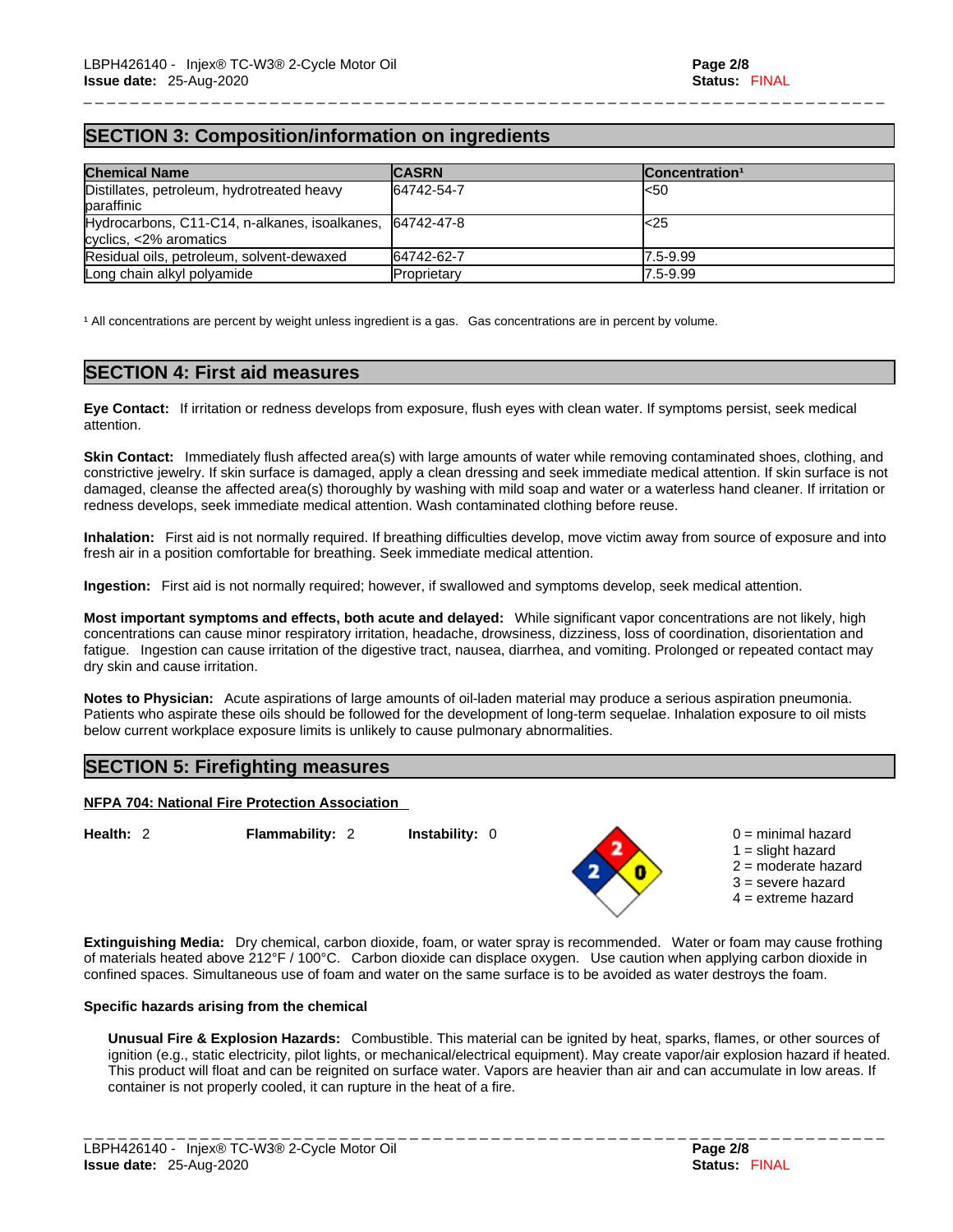**Hazardous Combustion Products:** Combustion may yield smoke, carbon monoxide, and other products of incomplete combustion. Oxides of sulfur, nitrogen or phosphorus may also be formed.

\_ \_ \_ \_ \_ \_ \_ \_ \_ \_ \_ \_ \_ \_ \_ \_ \_ \_ \_ \_ \_ \_ \_ \_ \_ \_ \_ \_ \_ \_ \_ \_ \_ \_ \_ \_ \_ \_ \_ \_ \_ \_ \_ \_ \_ \_ \_ \_ \_ \_ \_ \_ \_ \_ \_ \_ \_ \_ \_ \_ \_ \_ \_ \_ \_ \_ \_ \_ \_

**Special protective actions for fire-fighters:** For fires beyond the initial stage, emergency responders in the immediate hazard area should wear protective clothing. When the potential chemical hazard is unknown, in enclosed or confined spaces, a self contained breathing apparatus should be worn. In addition, wear other appropriate protective equipment as conditions warrant (see Section 8). Isolate the hazard area and deny entry to unnecessary and unprotected personnel. Stop spill/release if it can be done safely. Move undamaged containers from immediate hazard area if it can be done safely. Water spray may be useful in minimizing or dispersing vapors and to protect personnel. Cool equipment exposed to fire with water, if it can be done safely. Avoid spreading burning liquid with water used for cooling purposes.

#### **See Section 9 for Flammable Properties including Flash Point and Flammable (Explosive) Limits**

# **SECTION 6: Accidental release measures**

**Personal precautions, protective equipment and emergency procedures:** Combustible. Keep all sources of ignition away from spill/release. The use of explosion-proof electrical equipment is recommended. Stay upwind and away from spill/release. Avoid direct contact with material. For large spillages, notify persons down wind of the spill/release, isolate immediate hazard area and keep unauthorized personnel out. Wear appropriate protective equipment, including respiratory protection, as conditions warrant (see Section 8). See Sections 2 and 7 for additional information on hazards and precautionary measures.

**Environmental Precautions:** Stop and contain spill/release if it can be done safely. Prevent spilled material from entering sewers, storm drains, other unauthorized drainage systems, and natural waterways. Use water sparingly to minimize environmental contamination and reduce disposal requirements. If spill occurs on water notify appropriate authorities and advise shipping of any hazard. Spills into or upon navigable waters, the contiguous zone, or adioining shorelines that cause a sheen or discoloration on the surface of the water, may require notification of the National Response Center (phone number 800-424-8802).

**Methods and material for containment and cleaning up:** Notify relevant authorities in accordance with all applicable regulations. Immediate cleanup of any spill is recommended. Dike far ahead of spill for later recovery or disposal. Absorb spill with inert material such as sand or vermiculite, and place in suitable container for disposal. If spilled on water remove with appropriate methods (e.g. skimming, booms or absorbents). In case of soil contamination, remove contaminated soil for remediation or disposal, in accordance with local regulations.

Recommended measures are based on the most likely spillage scenarios for this material; however local conditions and regulations may influence or limit the choice of appropriate actions to be taken. See Section 13 for information on appropriate disposal.

# **SECTION 7: Handling and storage**

**Precautions for safe handling:** Keep away from heat, hot surfaces, sparks, open flames and other ignition sources. No smoking. Take precautionary measures against static discharge. Use non-sparking tools. Avoid breathing vapors or mists. Wear protective gloves/protective clothing/eye protection/face protection. Wash thoroughly after handling. Contaminated work clothing should not be allowed out of the workplace. Use good personal hygiene practices and wear appropriate personal protective equipment (see section 8). Spills will produce very slippery surfaces. Open container slowly to relieve any pressure. Electrostatic charge may accumulate and create a hazardous condition when handling or processing this material. To avoid fire or explosion, dissipate static electricity during transfer by grounding and bonding containers and equipment before transferring material. The use of explosion-proof electrical equipment is recommended and may be required (see appropriate fire codes). Refer to NFPA-70 and/or API RP 2003 for specific bonding/grounding requirements. Do not enterconfined spaces such as tanks or pits without following proper entry procedures such as ASTM D-4276 and 29CFR 1910.146. Do not wear contaminated clothing or shoes. Keep contaminated clothing away from sources of ignition such as sparks or open flames.

**Conditions for safe storage:** Keep container(s) tightly closed and properly labeled. Use and store this material in cool, dry, well-ventilated area away from heat and all sources of ignition. Post area "No Smoking or Open Flame." Store only in approved containers. Keep away from any incompatible material (see Section 10). Protect container(s) against physical damage. Outdoor or detached storage is preferred. Indoor storage should meet OSHA standards and appropriate fire codes.

"Empty" containers retain residue and may be dangerous. Do not pressurize, cut, weld, braze, solder, drill, grind, or expose such containers to heat, flame, sparks, or other sources of ignition. They may explode and cause injury or death."Empty" drums should be completely drained, properly bunged, and promptly shipped to the supplier or a drum reconditioner. All containers should be disposed of in an environmentally safe manner and in accordance with governmental regulations. Before working on or in tanks which contain or have contained this material, refer to OSHA regulations, ANSI Z49.1, and other references pertaining to cleaning,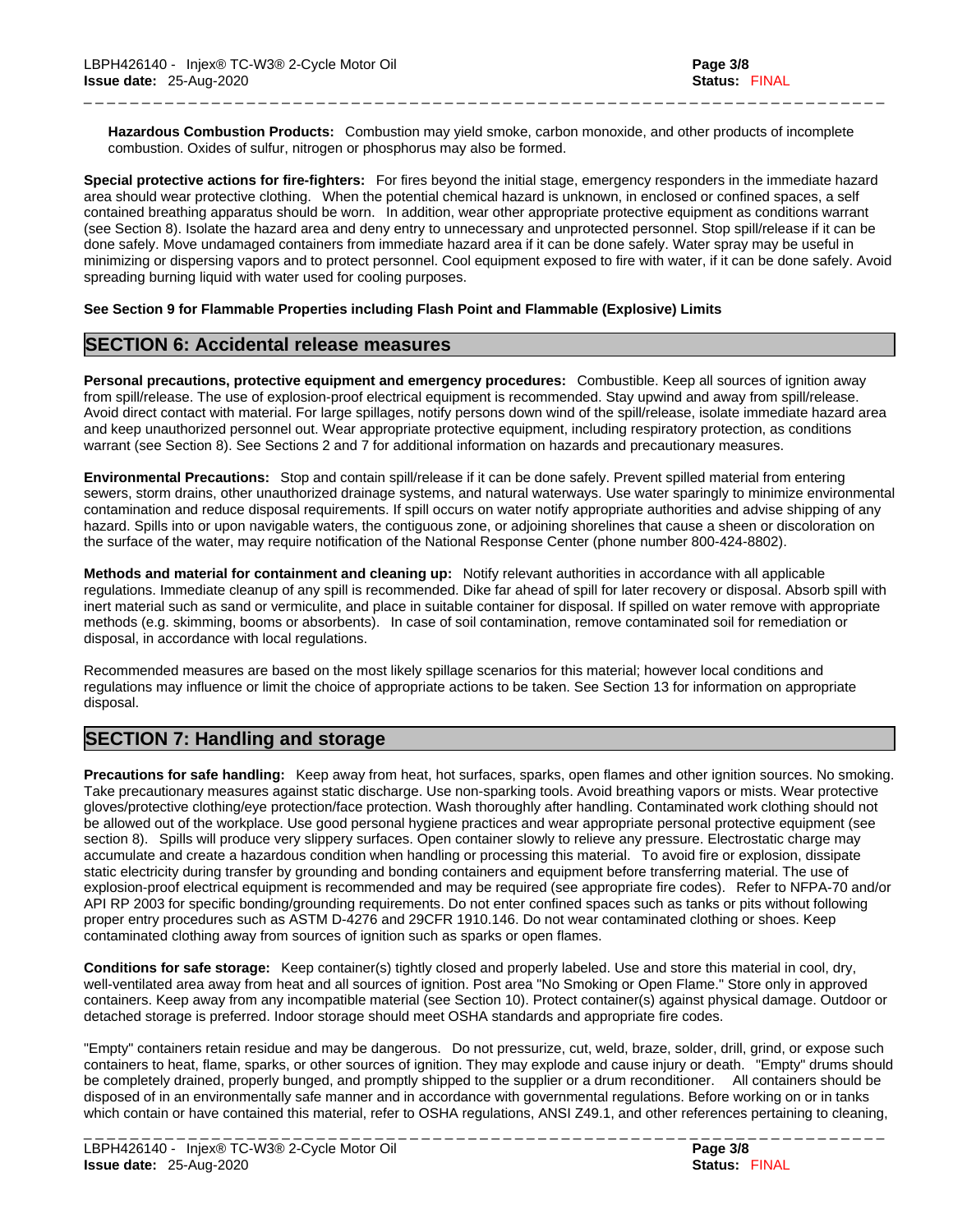repairing, welding, or other contemplated operations.

# **SECTION 8: Exposure controls/personal protection**

| Occupational exposure limits         |                              |             |               |                                |  |
|--------------------------------------|------------------------------|-------------|---------------|--------------------------------|--|
| <b>Chemical Name</b>                 | <b>ACGIH</b>                 | <b>OSHA</b> | <b>Mexico</b> | <b>Phillips 66</b>             |  |
| Distillates, petroleum, hydrotreated | TWA-8hr: $5 \text{ mg/m}^3$  |             |               |                                |  |
| heavy paraffinic                     | STEL: $10 \text{ mg/m}^3$    |             |               |                                |  |
|                                      | as Oil Mist, if Generated    |             |               |                                |  |
| Hydrocarbons, C11-C14, n-alkanes,    |                              | ---         | ---           | TWA-8hr: 200 mg/m <sup>3</sup> |  |
| isoalkanes, cyclics, <2% aromatics   |                              |             |               | <b>Skin</b>                    |  |
| Residual oils, petroleum,            | TWA-8hr: 5 mg/m <sup>3</sup> | ---         | ---           | $- - -$                        |  |
| solvent-dewaxed                      | STEL: $10 \text{ mg/m}^3$    |             |               |                                |  |
|                                      | as Oil Mist, if Generated    |             |               |                                |  |

\_ \_ \_ \_ \_ \_ \_ \_ \_ \_ \_ \_ \_ \_ \_ \_ \_ \_ \_ \_ \_ \_ \_ \_ \_ \_ \_ \_ \_ \_ \_ \_ \_ \_ \_ \_ \_ \_ \_ \_ \_ \_ \_ \_ \_ \_ \_ \_ \_ \_ \_ \_ \_ \_ \_ \_ \_ \_ \_ \_ \_ \_ \_ \_ \_ \_ \_ \_ \_

#### State, local or other agencies or advisory groups may have established more stringent limits. Consult an industrial **hygienist or similar professional, or your local agencies, for further information.**

#### **None. Biological occupational exposure limits**

**Engineering controls:** If current ventilation practices are not adequate to maintain airborne concentrations below the established exposure limits, additional engineering controls may be required.

**Eye/Face Protection:** The use of eye protection that meets or exceeds ANSI Z.87.1 isrecommended to protect against potential eye contact, irritation, or injury. Depending on conditions of use, a face shield may be necessary.

**Skin/Hand Protection:** The use of gloves impervious to the specific material handled is advised to prevent skin contact. Users should check with manufacturers to confirm the breakthrough performance of their products. Depending on exposure and use conditions, additional protection may be necessary to prevent skin contact including use of items such as chemical resistant boots, aprons, arm covers, hoods, coveralls, or encapsulated suits. Suggested protective materials: Nitrile rubber

**Respiratory Protection:** Where there is potential for airborne exposure above the exposure limit a NIOSH certified air purifying respirator equipped with organic vapor cartridges/canisters with R or P95 filters may be used.

A respiratory protection program that meets or is equivalent to OSHA 29 CFR 1910.134 and ANSI Z88.2 should be followed whenever workplace conditions warrant a respirator's use. Air purifying respirators provide limited protection and cannot be used in atmospheres that exceed the maximum use concentration (as directed by regulation or the manufacturer's instructions), in oxygen deficient (less than 19.5 percent oxygen) situations, or under conditions that are immediately dangerous to life and health (IDLH).

**Other Protective Equipment:** Eye wash and quick-drench shower facilities should be available in the work area. Thoroughly clean shoes and wash contaminated clothing before reuse.

Suggestions provided in this section for exposure control and specific types of protective equipment are based on readily available information. Users should consult with the specific manufacturer to confirm the performance of their protective **equipment. Specific situations may require consultation with industrial hygiene, safety, or engineering professionals.**

# **SECTION 9: Physical and chemical properties**

**Note:** Unless otherwise stated, values are determined at 20°C (68°F) and 760 mm Hg (1 atm). Data represent typical values and are not intended to be specifications.

**Appearance:** Green **Physical form of product:** Liquid **Odor: Slight hydrocarbon Odor threshold:** No data **pH:**  $\blacksquare$ **Melting** / **freezing point:** No data **Initial boiling point and boiling range:** No data **Flash point:** 162 °F / 72 °C

**Method:** Pensky-Martens Closed Cup (PMCC), ASTM D93, EPA 1010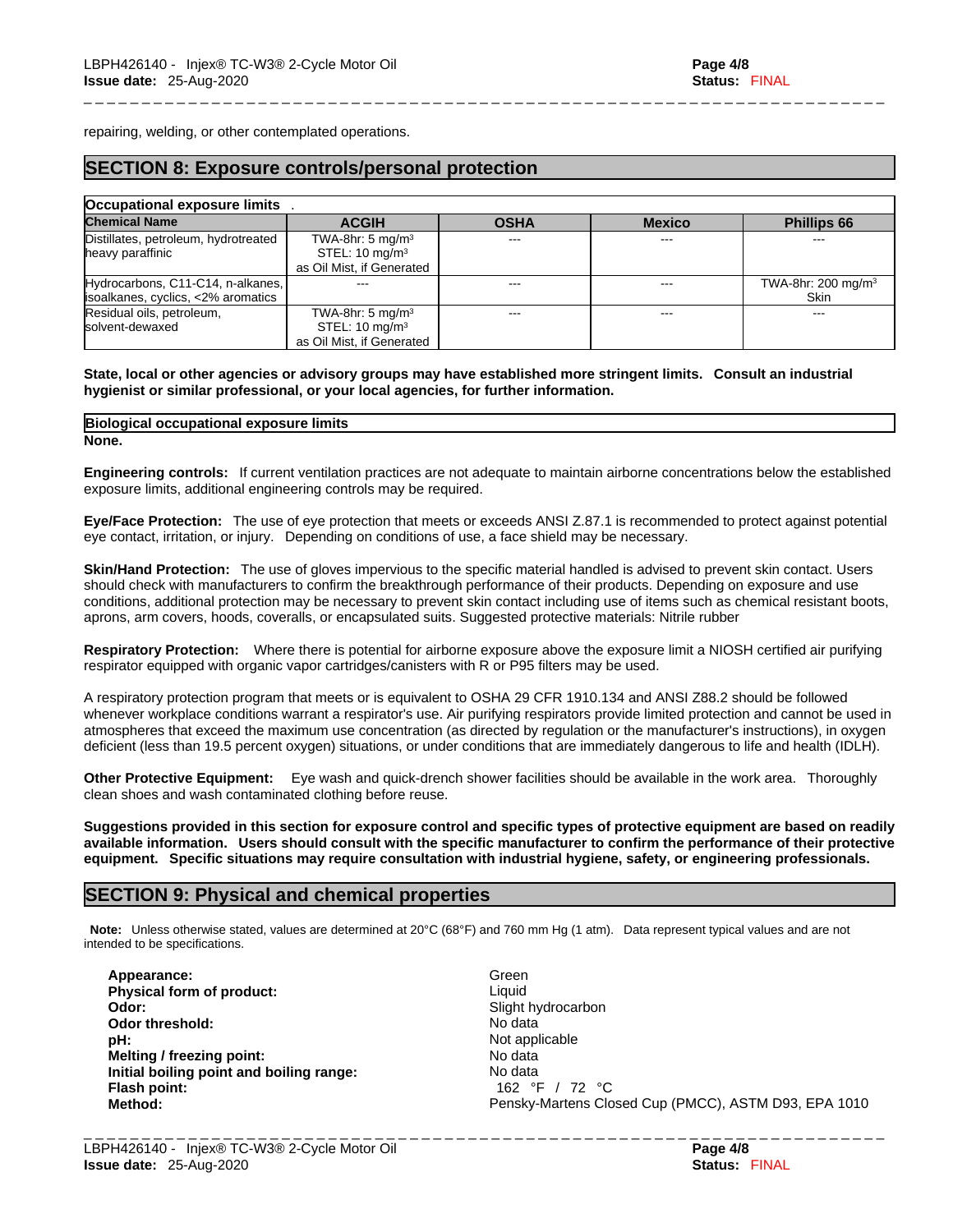**Evaporation Rate (nBuAc=1):** <1 **Flammability (solid, gas):** Not applicable **Upper Explosive Limits (vol% in air):** No data **Lower Explosive Limits (vol% in air):** No data **Vapor pressure:** < 1 mm Hg @ 20°C **Vapor density:**  $>1$  (air = 1) **Relative density:** 0.86 @ 60°F (15.6°C) (water = 1) **Solubility(ies):** Negligible<br> **Partition coefficient n-octanol /water (log KOW):** No data **Partition coefficient n-octanol /water (log KOW): No data<br>
<b>Autoignition temperature:** No data **Autoignition temperature: Decomposition temperature:** No data **Viscosity:** 6.5 cSt @ 100°C; 35 cSt @ 40°C **Molecular weight:** No data **Other information** 

\_ \_ \_ \_ \_ \_ \_ \_ \_ \_ \_ \_ \_ \_ \_ \_ \_ \_ \_ \_ \_ \_ \_ \_ \_ \_ \_ \_ \_ \_ \_ \_ \_ \_ \_ \_ \_ \_ \_ \_ \_ \_ \_ \_ \_ \_ \_ \_ \_ \_ \_ \_ \_ \_ \_ \_ \_ \_ \_ \_ \_ \_ \_ \_ \_ \_ \_ \_ \_

**Particle Size:** No data **Pour point:**<br> **Pour point:**<br> **Pour point:**<br> **Pour point:**<br> **Pour point:**<br> **Pour point:**<br> **Pour point:**<br> **Pour point: Bulk density** 

# **SECTION 10: Stability and reactivity**

**Reactivity:** Not chemically reactive.

**Chemical stability:** Stable under normal ambient and anticipated conditions of use.

**Possibility of Hazardous Reactions:** Hazardous reactions not anticipated.

**Conditions to Avoid:** Extended exposure to high temperatures can cause decomposition. Avoid all possible sources of ignition.

**Incompatible Materials:** Avoid contact with strong oxidizing agents and strong reducing agents.

**Hazardous Decomposition Products:** Not anticipated under normal conditions of use.

# **SECTION 11: Toxicological information**

#### **Information on Toxicological Effects**

**Substance / Mixture**

| <b>Acute Toxicity</b> | <b>Hazard</b>          | <b>Additional Information</b> | LC50/LD50 Data            |
|-----------------------|------------------------|-------------------------------|---------------------------|
|                       |                        |                               |                           |
| <b>Inhalation</b>     | Unlikely to be harmful |                               | >5 mg/L (mist, estimated) |
|                       |                        |                               |                           |
| <b>Dermal</b>         | Unlikely to be harmful |                               | > 2 g/kg (estimated)      |
|                       |                        |                               |                           |
| Oral                  | Unlikely to be harmful |                               | $>$ 5 g/kg (estimated)    |
|                       |                        |                               |                           |

**Likely Routes of Exposure:** Inhalation, eye contact, skin contact

**Aspiration Hazard:** Not expected to be an aspiration hazard

**Skin Corrosion/Irritation:** Causes mild skin irritation. Repeated exposure may cause skin dryness or cracking.

**Serious Eye Damage/Irritation:** Causes mild eye irritation.

**Skin Sensitization:** May cause an allergic skin reaction. Based on component information

**Respiratory Sensitization:** No information available.

**Specific Target Organ Toxicity (Single Exposure):** No information available on the mixture, however none of the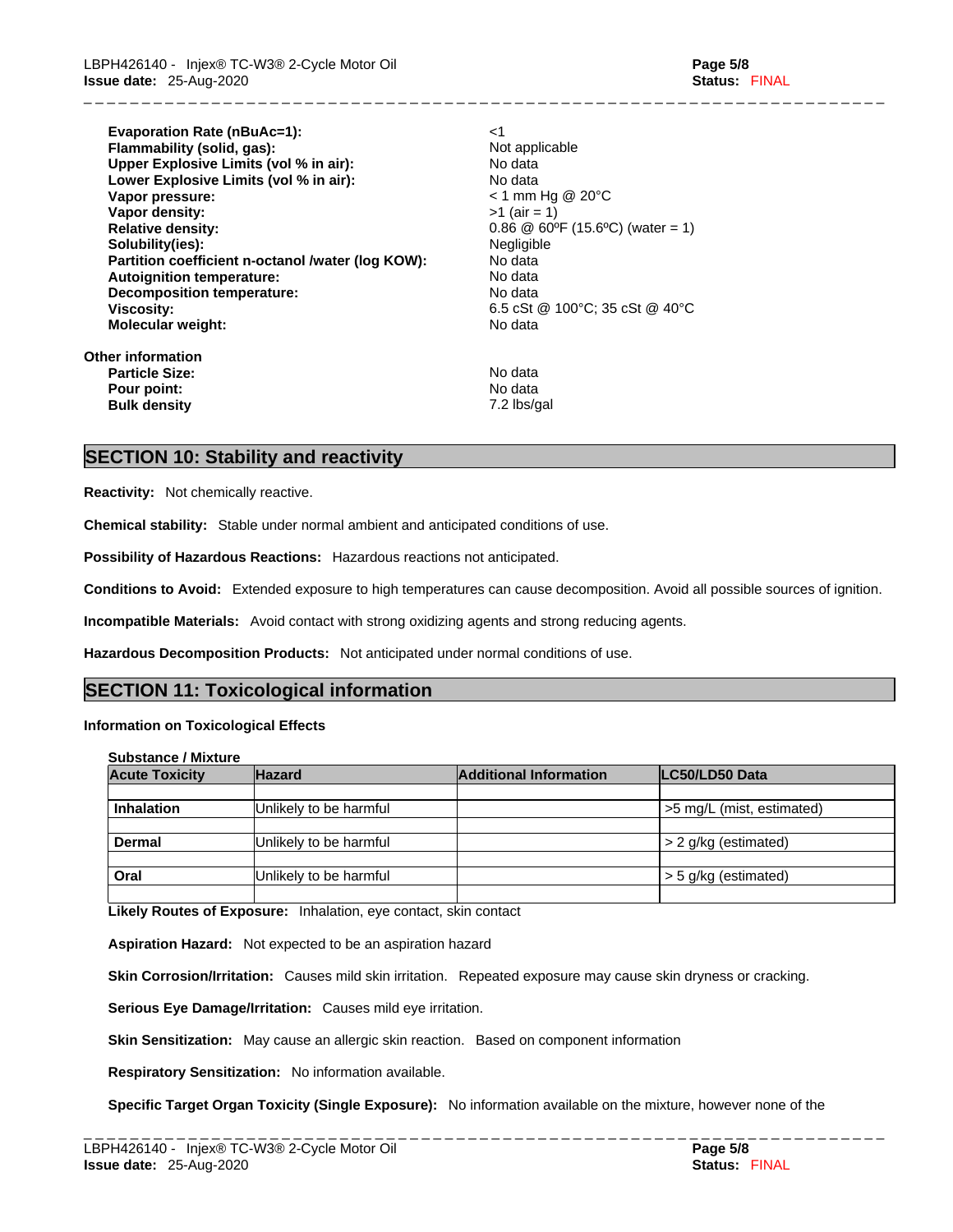components have been classified for target organ toxicity (or are below the concentration threshold for classification).

\_ \_ \_ \_ \_ \_ \_ \_ \_ \_ \_ \_ \_ \_ \_ \_ \_ \_ \_ \_ \_ \_ \_ \_ \_ \_ \_ \_ \_ \_ \_ \_ \_ \_ \_ \_ \_ \_ \_ \_ \_ \_ \_ \_ \_ \_ \_ \_ \_ \_ \_ \_ \_ \_ \_ \_ \_ \_ \_ \_ \_ \_ \_ \_ \_ \_ \_ \_ \_

**Specific Target Organ Toxicity (Repeated Exposure):** No information available on the mixture, however none of the components have been classified for target organ toxicity (or are below the concentration threshold for classification).

**Carcinogenicity:** No information available on the mixture, however none of the components have been classified for carcinogenicity (or are below the concentration threshold for classification).

**Germ Cell Mutagenicity:** No information available on the mixture, however none of the components have been classified for germ cell mutagenicity (or are below the concentration threshold for classification).

**Reproductive Toxicity:** No information available on the mixture, however none of the components have been classified for reproductive toxicity (or are below the concentration threshold for classification).

### **Information on Toxicological Effects of Components**

#### **Lubricant Base Oil (Petroleum)**

*Carcinogenicity:* The petroleum base oils contained in this product have been highly refined by a variety of processes including severe hydrocracking/hydroprocessing to reduce aromatics and improve performance characteristics. All of the oils meet the IP-346 criteria of less than 3 percent PAH's and are not considered carcinogens by NTP, IARC, or OSHA. **Hydrocarbons, C11-C14, n-alkanes, isoalkanes, cyclics, <2% aromatics**

*Reproductive Toxicity:* Hydrodesulfurized kerosene applied to the skin of female rats at 494,330, or 165 mg/kg daily for 7 consecutive weeks (premating, mating, and gestation), or for 8 consecutive weeks in males did not result in systemic, reproductive, or developmental toxicity.

# **SECTION 12: Ecological information**

# **GHS Classification:**

#### **No classified hazards**

**Toxicity:** All acute aquatic toxicity studies on samples of lubricant base oils show acute toxicity values greater than 100 mg/L for invertebrates, algae and fish. These tests were carried out on water accommodated fractions and the results are consistent with the predicted aquatic toxicity of these substances based on their hydrocarbon compositions.

**Persistence and Degradability:** The hydrocarbons in this material are not readily biodegradable, but since they can be degraded by microorganisms, they are regarded as inherently biodegradable.

**Bioaccumulative Potential:** Log Kow values measured for the hydrocarbon components of this material are greater than 5.3, and therefore regarded as having the potential to bioaccumulate. In practice, metabolic processes may reduce bioconcentration.

**Mobility in Soil:** Volatilization to air is not expected to be a significant fate process due to the low vapor pressure of this material. In water, base oils will float and spread over the surface at a rate dependent upon viscosity. There will be significant removal of hydrocarbons from the water by sediment adsorption. In soil and sediment, hydrocarbon components will show low mobility with adsorption to sediments being the predominant physical process. The main fate process is expected to be slow biodegradation of the hydrocarbon constituents in soil and sediment.

#### **Other adverse effects:** None anticipated.

# **SECTION 13: Disposal considerations**

The generator of a waste is always responsible for making proper hazardous waste determinations and needs to consider state and local requirements in addition to federal regulations. This material, if discarded as produced, would not be a federally regulated RCRA "listed" hazardous waste and is not believed to exhibit characteristics of hazardous waste. See Sections 7 and 8 for information on handling, storage and personal protection and Section 9 for physical/chemical properties. It is possible that the material as produced contains constituents which are not required to be listed in the SDS but could affect the hazardous waste determination. Additionally, use which results in chemical or physical change of this material could subject it to regulation as a hazardous waste.This material under most intended uses would become "Used Oil" due to contamination by physical or chemical impurities. Whenever possible, Recycle used oil in accordance with applicable federal and state or local regulations. Container contents should be completely used and containers should be emptied prior to discard.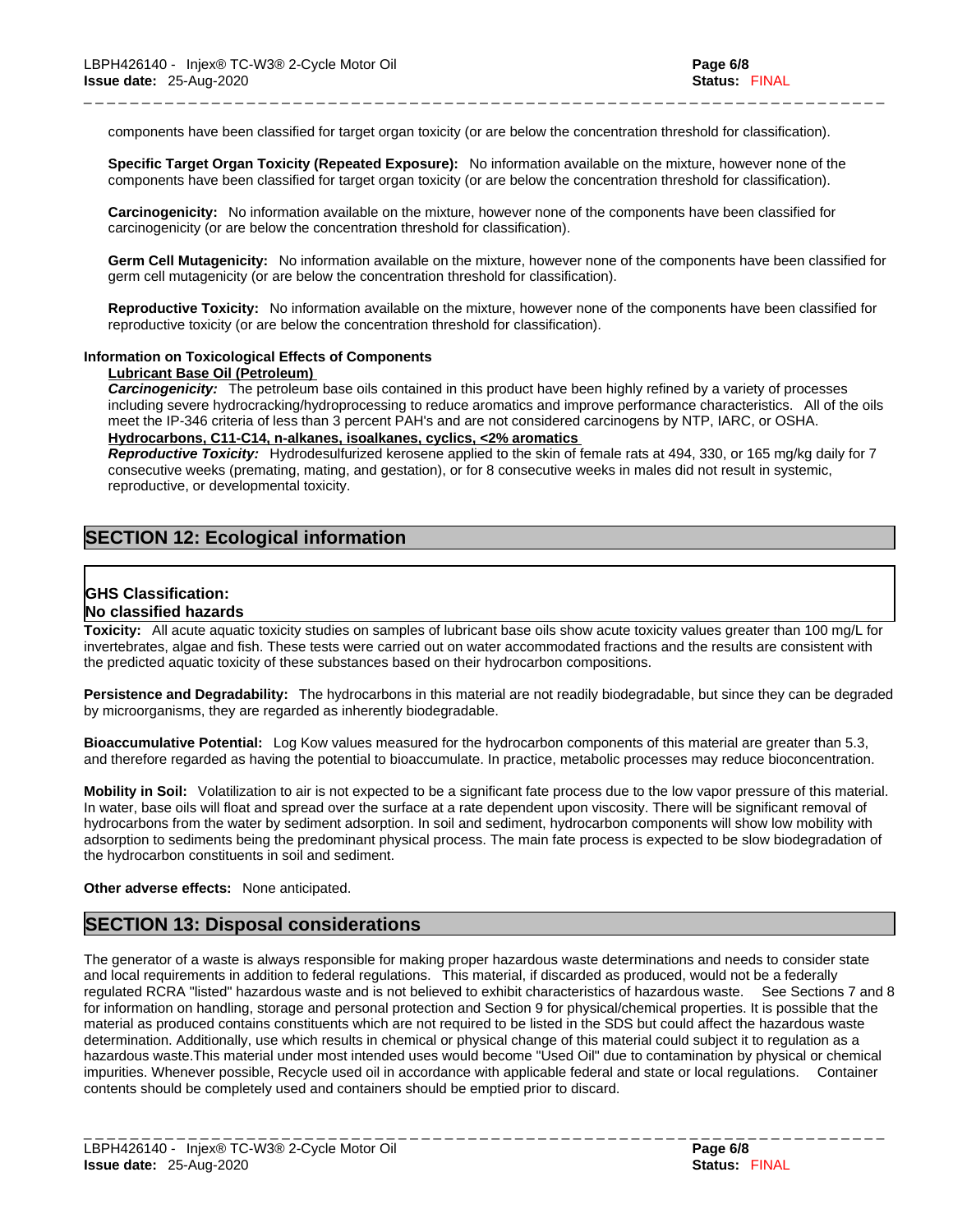**SECTION 14: Transport information** 

**UN Number:** NA1993

**UN proper shipping name:** Combustible liquid, n.o.s ( Petroleum distillates )

**Transport hazard class(es):** Combustible liquid

**Packing Group:** III

**Environmental Hazard(s):** This product does not meet the DOT/UN/IMDG/IMO criteria of a marine pollutant **Special precautions for user:** If shipped by land in a packaging having a capacity of 3,500 gallons or more, the provisions of 49 CFR, Part 130 apply. (Contains oil) *Combustible liquids are not regulated by DOT in non-bulk quantities shipped by land.* **Transport in bulk according to Annex II of MARPOL 73/78 and the IBC Code:** Not applicable

\_ \_ \_ \_ \_ \_ \_ \_ \_ \_ \_ \_ \_ \_ \_ \_ \_ \_ \_ \_ \_ \_ \_ \_ \_ \_ \_ \_ \_ \_ \_ \_ \_ \_ \_ \_ \_ \_ \_ \_ \_ \_ \_ \_ \_ \_ \_ \_ \_ \_ \_ \_ \_ \_ \_ \_ \_ \_ \_ \_ \_ \_ \_ \_ \_ \_ \_ \_ \_

# **SECTION 15: Regulatory information**

#### **CERCLA/SARA - Section 302 Extremely Hazardous Substances and TPQs (in pounds)**

This material does not contain any chemicals subject to the reporting requirements of SARA 302 and 40 CFR 372.

#### **CERCLA/SARA - Section 311/312 (Title III Hazard Categories)**

Should this product meet EPCRA 311/312 Tier reporting criteria at 40 CFR 370, refer to Section 2 of this SDS for appropriate classifications.

#### **CERCLA/SARA - Section 313 and 40 CFR 372**

This material does not contain any chemicals subject to the reporting requirements of SARA 313 and 40 CFR 372.

#### **EPA (CERCLA) Reportable Quantity (in pounds)**

This material does not contain any chemicals with CERCLA Reportable Quantities.

#### **California Proposition 65**

This material does not contain any chemicals which are known to the State of California to cause cancer, birth defects or other reproductive harm at concentrations that trigger the warning requirements of California Proposition 65.

#### **International Inventories**

All components are either listed on the US TSCA Inventory, or are not regulated under TSCA. All components are either on the DSL, or are exempt from DSL listing requirements.

# **SECTION 16: Other information**

| <b>Issue date</b> | <b>Previous Issue Date:</b> | <b>ISDS Number</b> | <b>Status:</b> |
|-------------------|-----------------------------|--------------------|----------------|
| 25-Aug-2020       | 12-Sep-2019                 | LBPH426140         | <b>FINAL</b>   |

#### **Revised Sections or Basis for Revision:**

Manufacturer (Section 1); California Proposition 65

#### **Mexican NOM-018-STPS-2015:**

The information within is considered correct but is not exhaustive and will be used for guidance only, which is based on the current knowledge of the substance or mixture and is applicable to the appropriate safety precautions for the product.

#### **Precautionary Statements:**

P210 - Keep away from heat, hot surfaces, sparks, open flames and other ignition sources. No smoking

P261 - Avoid breathing dust/fume/gas/mist/vapors/spray

- P272 Contaminated work clothing must not be allowed out of the workplace
- P280 Wear protective gloves/protective clothing/eye protection/face protection

P302 + P352 - IF ON SKIN: Wash with plenty of soap and water

- P333 + P313 If skin irritation or rash occurs: Get medical advice/attention
- P363 Wash contaminated clothing before reuse
- P370 + P378 In case of fire: Use dry chemical, carbon dioxide, or foam to extinguish
- P403 + P235 Store in a well-ventilated place. Keep cool

P501 - Dispose of contents/ container to an approved waste disposal plant